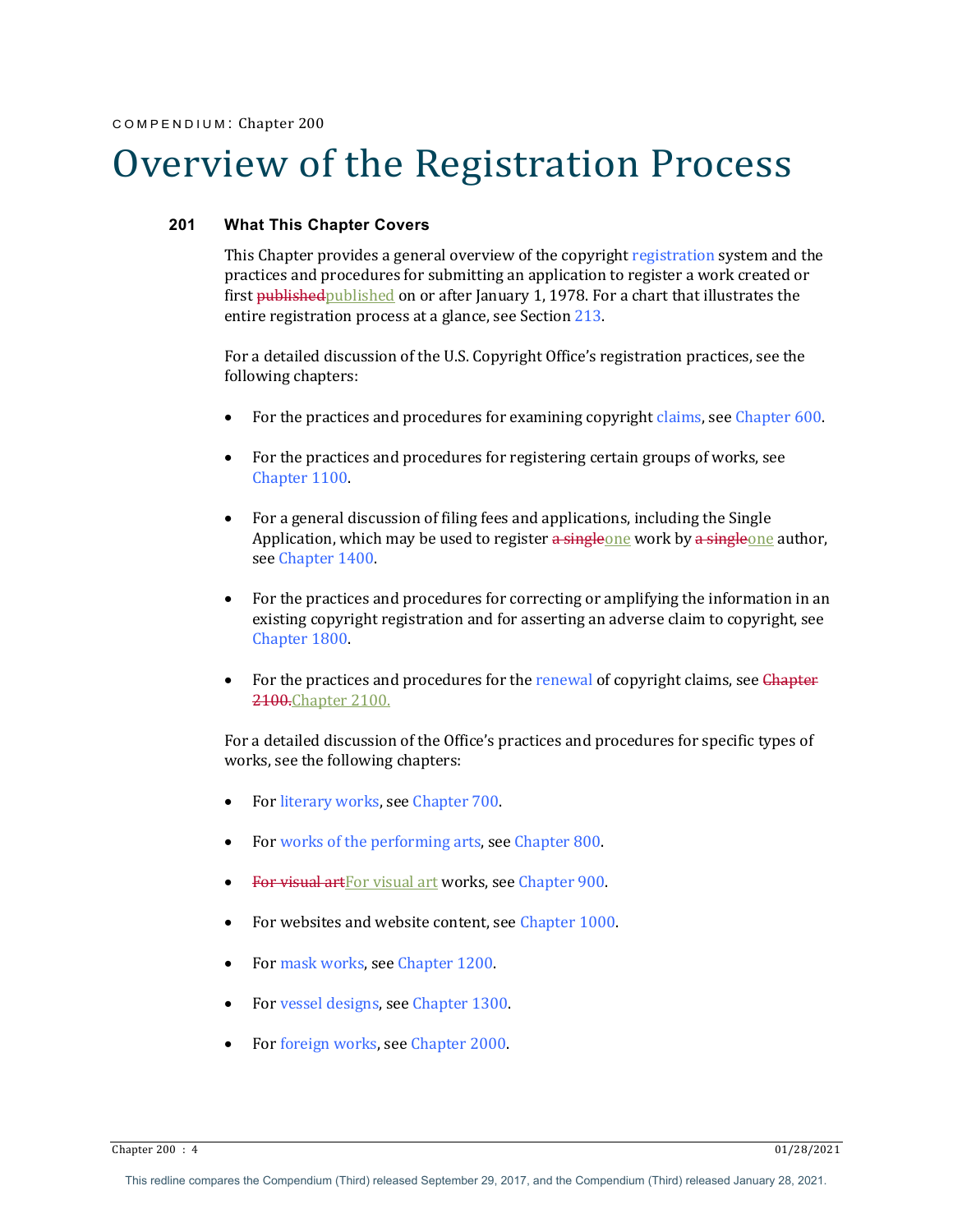## **202 Purposes and Advantages of Registration**

Under the current copyright law, a work of authorship is protected by copyright from the moment it is created, provided that the work is original and has been fixed in a tangible medium of expression. *See* 17 U.S.C. §§ 102(a),  $408(a)$ . Although registration is not required for a work to be protected by copyright, it does provide several important benefits: 

- A registration creates a public-public record that includes key facts relating to the authorship and ownership of the claimed work, as well as information about the work, such as title, year of creation, date of publication (if any), and the type of authorship that the work contains (e.g., photographs, text, sound recordings).
- RegistrationA registration (or a refusal to register) is a prerequisite to filing a lawsuit for copyright infringement involving a U.S. United States work. See 17 U.S.C.  $\S$  411(a). A 'registration  $\dots$  has been made' within the meaning of 17 U.S.C.  $§$  411(a) ... when the Register has registered a copyright after examining a properly filed application." Fourth Estate Public Benefit Corp. v. Wall-Street.com, *LLC*, 139 S. Ct. *; see* 881, 892 (2019). "[R]egistration is akin to an administrative exhaustion requirement that the owner must satisfy before suing to enforce ownership rights," because "it is the Register's action that triggers a copyright owner's entitlement to sue." *Id.* at 887, 890. "Once the Register grants or refuses registration, the copyright owner may also *Petrellaseek* an injunction barring the infringer from continued violation of her exclusive rights **v. Metro-Goldwyn-***Mayer, Inc.,* 132 S. Ct. 1962, 1977 (2014) ("Although registration is 'permissive,' both the certificate and the original work must be onan order requiring the infringer to destroy infringing materials." *Id.* (citing 17 U.S.C. §§ 502, 503(b)).

• **NOTE:** There are three exceptions to this rule. A registration or a refusal is not needed to file witha lawsuit suit involving a foreign work. *Id.* at 891. Section 408(f) of the Copyright Office before a copyright owner can sue for Act allows the owner of a work that is "especially susceptible to prepublication infringement."); Alaska Stock, LLC. v. Houghton Mifflin Harcourt Publishing Co., 747 F.3d 673, 678 (9th Cir. 2014) ("Though an owner has property rights without registration, he needs to register the copyright to sue . . . to institute suit before the Register has granted or refused registration." *Id.* at 892. Section  $411(c)$  provides a similar exception for infringements involving live broadcasts. "As to all other works, however,  $\S$  411(a)'s general rule requires owners to await action by the Register before filing suit for infringement.").." *Id.* 

To claim statutory damages or attorney's fees in a copyright infringement lawsuit, a work must be registered before the infringement began or within three months after the first publication publication of the work. *See* 17 U.S.C.  $\S$ § 412(c), 504, 505. "If [the] infringement occurs before a copyright owner applies for registration, that owner may eventually recover [actual] damages for the past infringement and the infringer's profits," but if the claim involves a United States work, the owner must "apply for registration and receive the Copyright Office's decision on her application before instituting suit." Fourth Estate Public Benefit Corp., 139 S. Ct. at 891.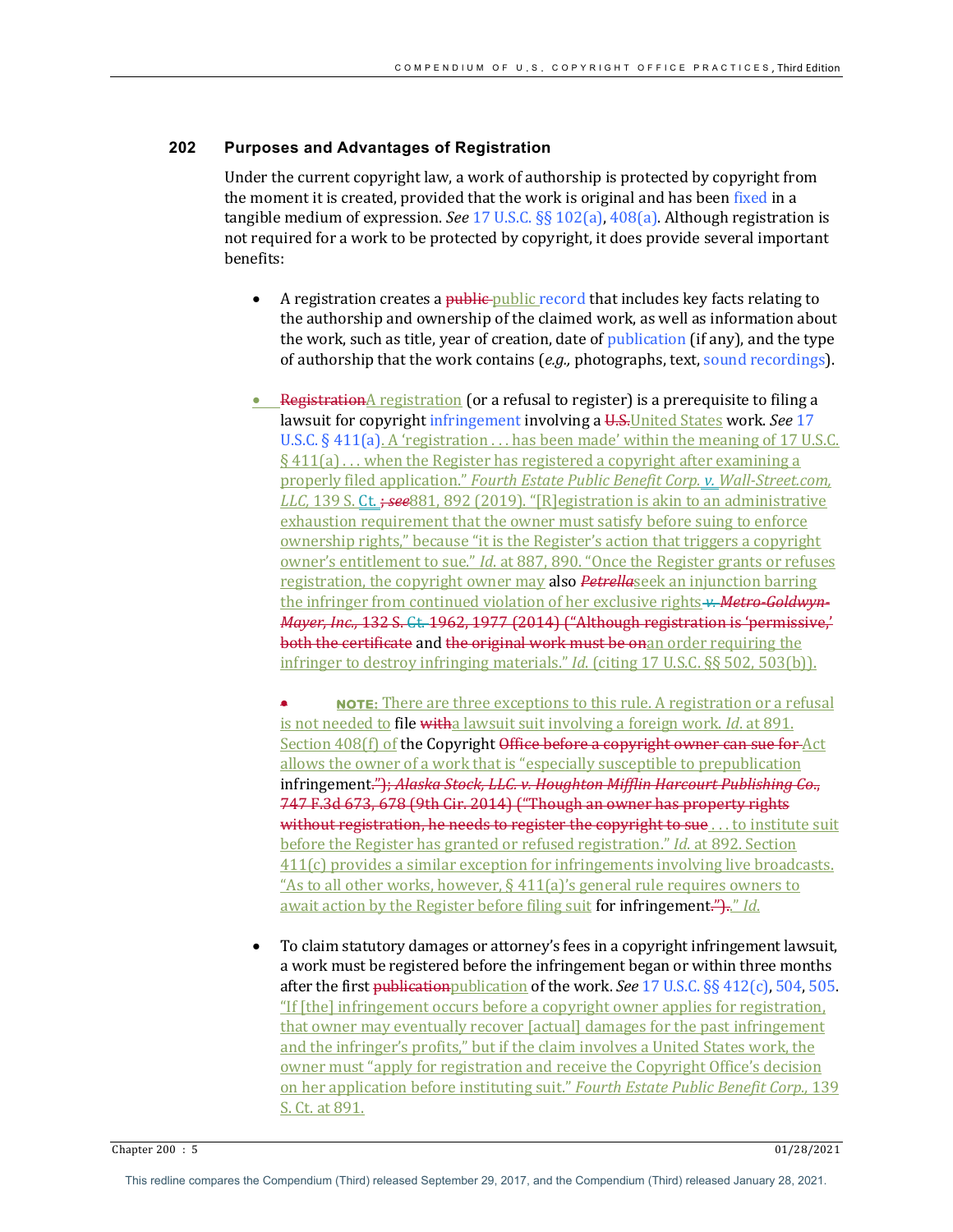- A registration constitutes *prima facie* evidence of the validity of the copyright and the facts stated in the certificate of registration, but only if the work is registered before or within five years after the work is first published.
- A registration provides information to prospective licensees, such as the name and address for obtaining permission to use the work.
- A document that has been recorded with the U.S. Copyright Office may provide constructive notice of the facts stated therein, but only if the document specifically identifies a work of authorship and only if that work has been registered. *See* 17 U.S.C. § 205(c)(1)-(2).
- The  $\frac{deposit\ copy(ies)}{s}$  submitted with an application for registration of a published work may satisfy the mandatory deposit requirement, provided that the applicant submitted the best edition of the work. *See* 17 U.S.C. §§ 407, 408(b).
- A registration is necessary to secure the full benefits of a preregistration that has been issued by the U.S. Copyright Office. *See* 17 U.S.C. § 408(f)(3).
- The U.S. Customs and Border Protection Service may seize foreign pirated copies of a copyright owner's work, provided that the work has been registered with the U.S. Copyright Office and the certificate of registration has been recorded with the U.S. Customs and Border Protection Service.
- "To be entitled to receive royalties under [the section 115] compulsory license for nondigital uses, the copyright owner must be identified in the registration or other public records of the Copyright Office." See 17 U.S.C. § 115(c)(1)(A).

## **202.1 Types of Registrations**

The U.S. Copyright Office registers claims to copyright in works of authorship. As a general rule, the Office will issue one registration for each work that is submitted for registration. Generally, the Office will not issue separate registrations for the constituent elements or individual components of a work of authorship. And as discussed Chapter  $500$ , Section  $503.1(A)$ , the Office generally will not issue separate registrations to each author who contributed copyrightable expression to the work.

The U.S. Copyright Office currently offers the following types of registrations:

*Basic registrations*. An application for a basic registration is used to register a copyright claim in a work created or first published published on or after January 1, 1978, and covers the full term of the copyright. This type of registration may be obtained with a Standard Application  $\Theta$ <sub>r</sub>, a Single Application (provided certain eligibility requirements have been met $\frac{1}{2}$ , or a paper application. For a discussion of the Standard Application and Single Applicationthese applications, see Chapter 1400, Sections 1402.41403 and 1402.51405.

Chapter 200 : 6 01/28/2021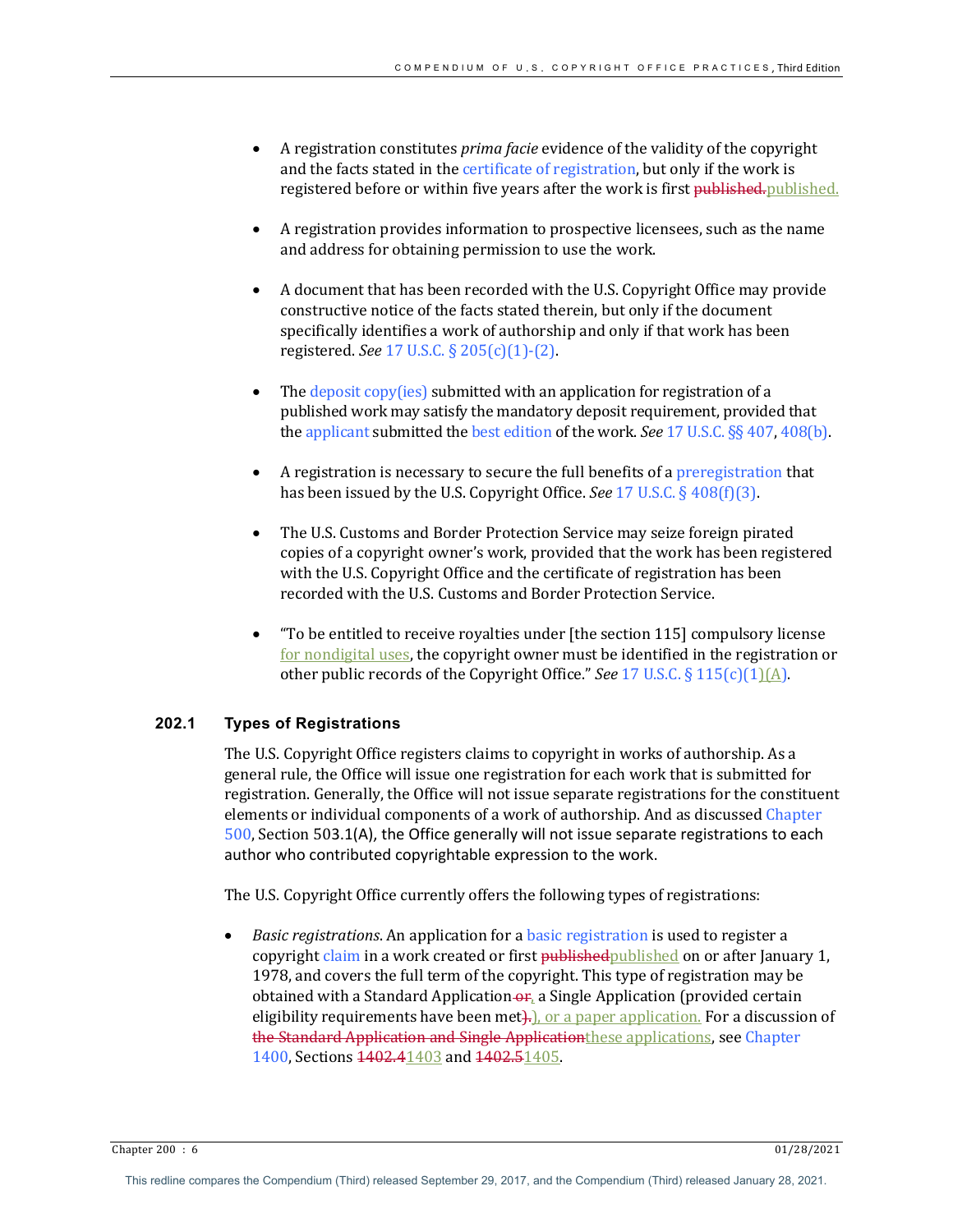- *Group registrations*. An application for a group registration is used to register a claim to copyright in a group of related works that qualify for a single registration. *See* 17 U.S.C.  $\S$  408(c)(1), (2). For a detailed discussion of group registration, see Chapter 1100.
- *Supplementary registration.* An application for a supplementary registration may be used to correct or amplify the information in a basic or renewal registration. 17 U.S.C.  $\S$  408(d). For a detailed discussion of supplementary registration, see Chapter 1800, Section 1802.
- *GATT registration*. An application for a *GATT registration* is used to register a copyright claim in a work in which U.S. copyright was restored by the 1994 Uruguay Round Agreements Act (URAA). -See Uruguay Round Agreements Act, 103 P.L. 465, 108 Stat. 4809 (1994) (codified as amended at 17 U.S.C. § 104A). For a discussion of GATT registration, see Chapter 2000, Section 2007.
- *Renewal registration*. An application for a renewal registration is used to cover the renewalrenewal term for works copyrighted before January 1, 1978. *See* 17 U.S.C. § 304. For a detailed discussion of renewal registration, see Chapter 2100Chapter 2100.

## **202.2 Registration Distinguished from Preregistration**

Preregistration is a special service that is intended for specific types of works that are likely to be infringed before they are completed or before they are released for commercial distribution, such as feature films. A preregistration is not the same as registration and the vast majority of applicants would not benefit from this service. Applicants should reflect carefully on whether preregistration is necessary in a specific **case.** For more information on preregistration, see Chapter 1600.

## **202.3 Registration Distinguished from Recordation**

Registration and recordation are two separate procedures: claims to copyright are registered, while documents related to copyright claims, such as agreements to transfer or grant a mortgage in copyrights, are recorded. As discussed in Section  $204$ , an applicant must submit an application, deposit copy(ies), and a filing fee to register a claim to copyright, and together these items are the primary source of information for the claim. As a general rule, the applicant does not need to submit additional documents substantiating the information provided in these materials.

Registering a claim to copyright is not a substitute for recording a document with the U.S. Copyright Office, and recording a document is not a substitute for registering a claim to copyright. *See* 17 U.S.C.  $\S$  205. For a detailed discussion of the practices and procedures for recording a document with the Office, see Chapter 2300.

Chapter 200 : 7 01/28/2021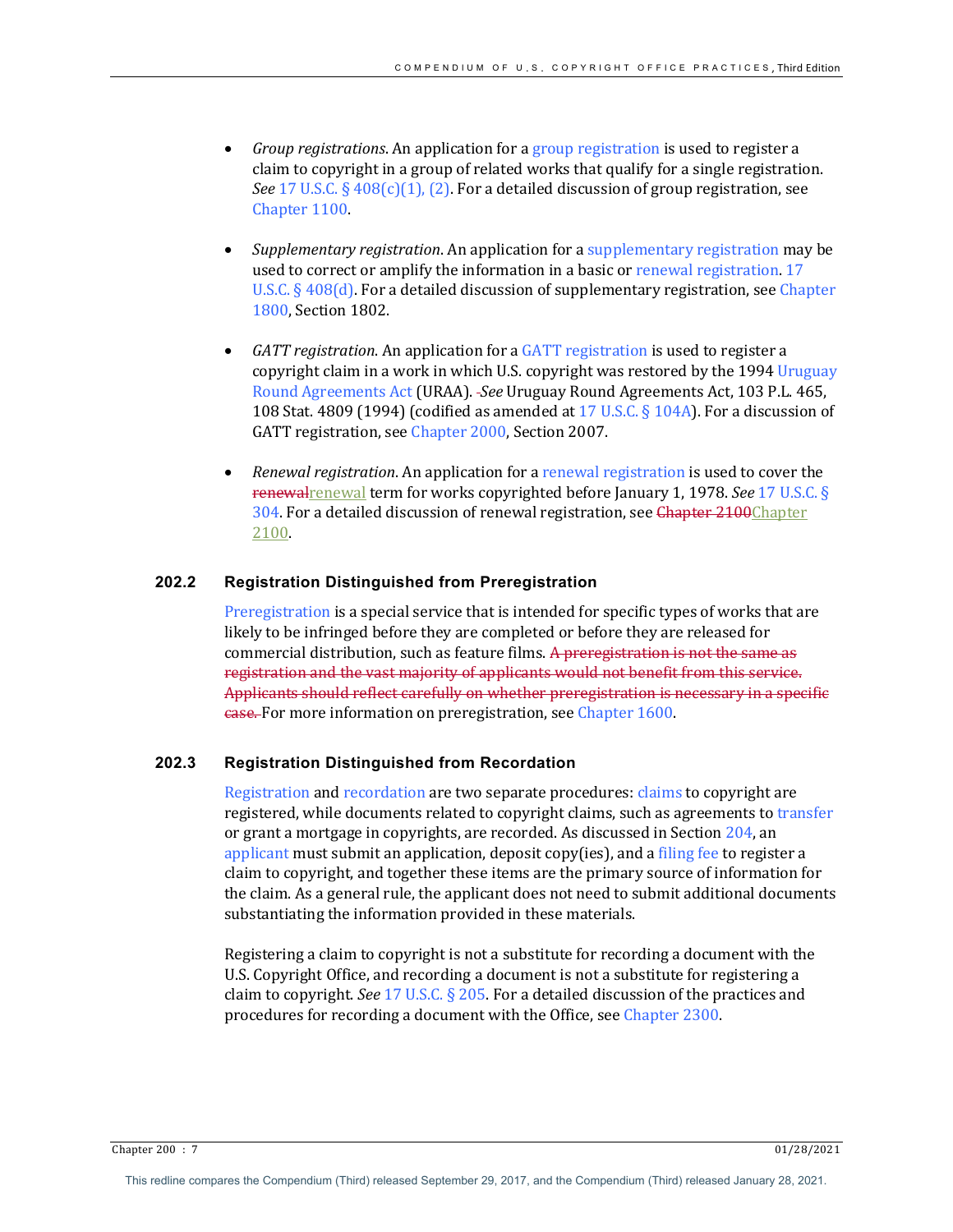## **203 Timing of Registration**

Registration may be made at any time before the copyright has entered the *public* domain. *See* 17 U.S.C. §§ 302-305 and 408(a). Generally speaking, a copyrighted work enters the public domain in the United States when "its full copyright term has expired." *Golan v. Holder*, 565 U.S. 302, 307 (2012). 

Although registration may be made at any time before a copyright expires or any time before bringing an infringement action in federal court, the The U.S. Copyright Office strongly encourages copyright owners to submit their works for registration in a timely manner. As discussed in Section  $202$ , a registration  $\frac{1}{5}$  or a refusal to register) is a prerequisite for filing a lawsuit for copyright infringement involving a United States work. *See* 17 U.S.C. § 411(a). It is also a prerequisite for seeking statutory damages and attorney's fees in an infringement action. To pursue these remedies, an unpublished work must be registered before the infringement occurs, while a published published work must be registered within three months after publication or before the infringement occurs. *See* 17 U.S.C.  $\S$  412. Moreover, if the work is registered before or within five years after the work is first published, the registration constitutes *prima facie* evidence of the validity of the copyright and the facts stated in the certificate of registration.

#### **204 Required Elements for Registration**

To register a claim to copyright, an applicant must submit the following items to the U.S. Copyright Office: 

- Completed application;
- Full filing fee; and
- The requisite deposit copy(ies) of the work.

A general discussion of each of these elements is set forth in Sections 204.1 through 204.3 below. For detailed information on the practices and procedures for completing the application, see Chapter 600. Chapter 600. For detailed information on the requirements for the filing fee, see Chapter 1400, Section 1403Section1412. For detailed information on the requirements for deposit copy(ies), see Chapter 1500.

## **204.1 Completed Application**

An applicant must use the official applications provided by the U.S. Copyright Office. Most claims may be submitted online by using the Office's electronic registration system, and in some cases applicants are required to use the online application to seek a registration. 

Applicants generally may submit a paper application as an alternative to using the electronic system, although applicants are required to use a paper application for certain types of claims.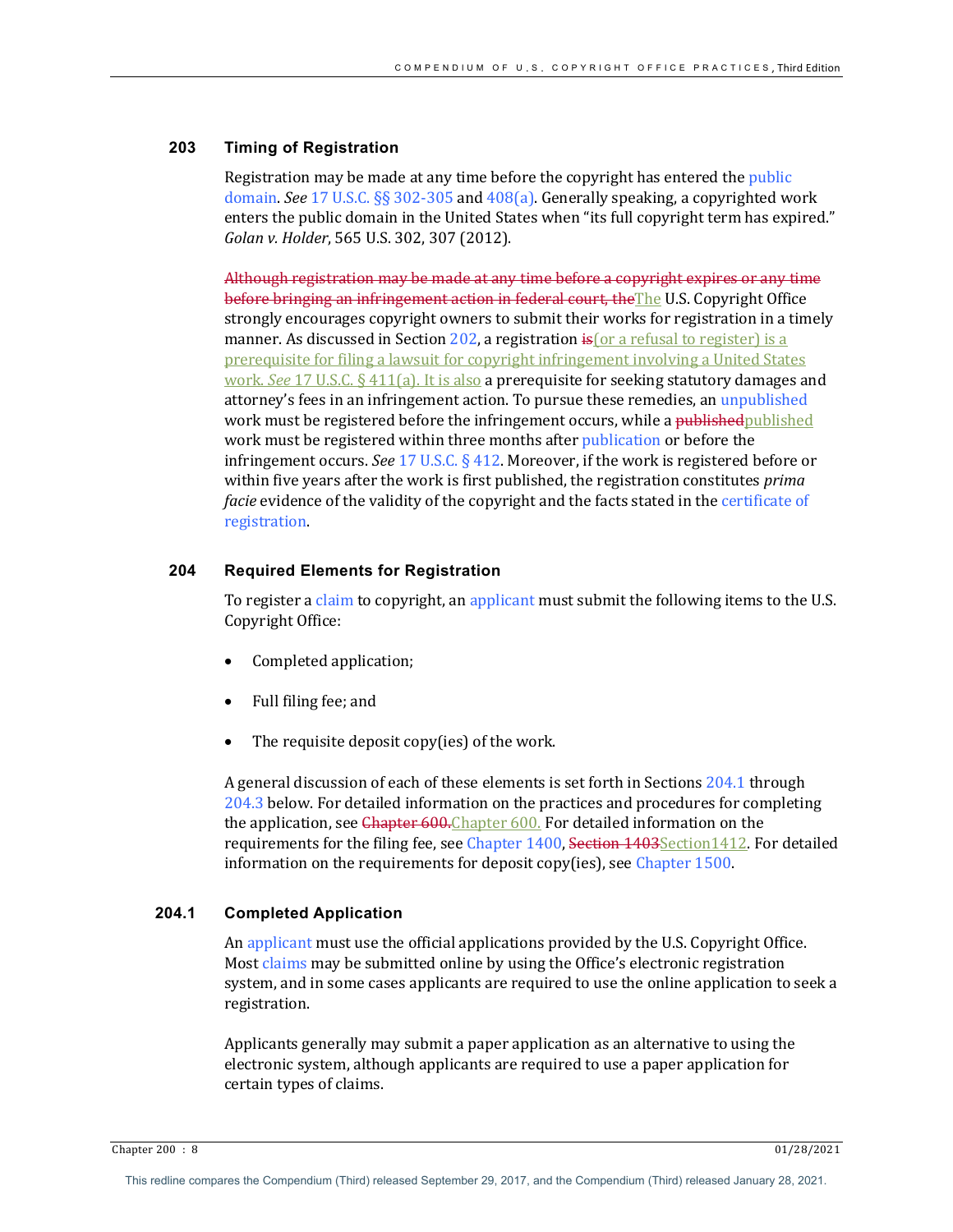Each type of application is discussed in Sections  $204.1(A)$  and  $204.1(B)$  below.

#### **204.1(A) Online Application**

The U.S. Copyright Office's electronic registration system may be accessed from the Office's website.

The Office strongly encourages applicants to use the online application whenever possible. The benefits to filing an online application include:

- *Lower filing fees for online applications*: The filing fee for an online application is lower than the filing fee for a paper application. For a list of the current filing fees, see the Office's fee schedule.
- *Faster processing*: The Office typically processes electronic claims three to six monthsmuch sooner than non-electronic claims. Current processing times are listed on the Office's website.
- *Multiple options for paying the filing fee*: An applicant may pay the filing fee for an online application by credit card, debit card, electronic check, or with a U.S. Copyright Office deposit account, while in most cases an applicant may pay the filing fee for a paper application only by check, money order, or deposit account.
- *Easier submission of the deposit copy(ies)*: For certain types of works, the applicant may upload deposit copy(ies) directly to the online system as an electronic file, instead of having to submit physical deposit copies through the mail. The Office lists the acceptable file types on its website. If the work is published published in hard copy form, the applicant may be required to mail a physical copy to the Office, but filing the application electronically will expedite processing.
- The ability to track the status of the application: After submission, the online system allows the applicant to log in and see whether the online application is still pending or whether it has been registered and closed.

For detailed information on completing an online application, see Chapter 600. Chapter  $600$ . For information on completing an online application for a group of serials, a group of contributions to periodicals, a group of published photographs, or a group of updates or revisions to a database predominantly consisting of photographsregistration, see Chapter 1100, Sections 4409, 1115, 1116, and 1117.1106 through 1114. For information on completing an online application for a supplementary registration, see Chapter  $1800$ , Section  $1802.8(A)$ .

Once the online application has been submitted, the Office automatically issues an email confirming that the application has been received. If there are any issues regarding the claim, a registration specialist will may communicate with the applicant via telephone, email, or mail to address those issues. For more information on communications between the Office and the applicant, see Chapter 600, Section 605.

 $\frac{1}{28/2021}$ 

This redline compares the Compendium (Third) released September 29, 2017, and the Compendium (Third) released January 28, 2021.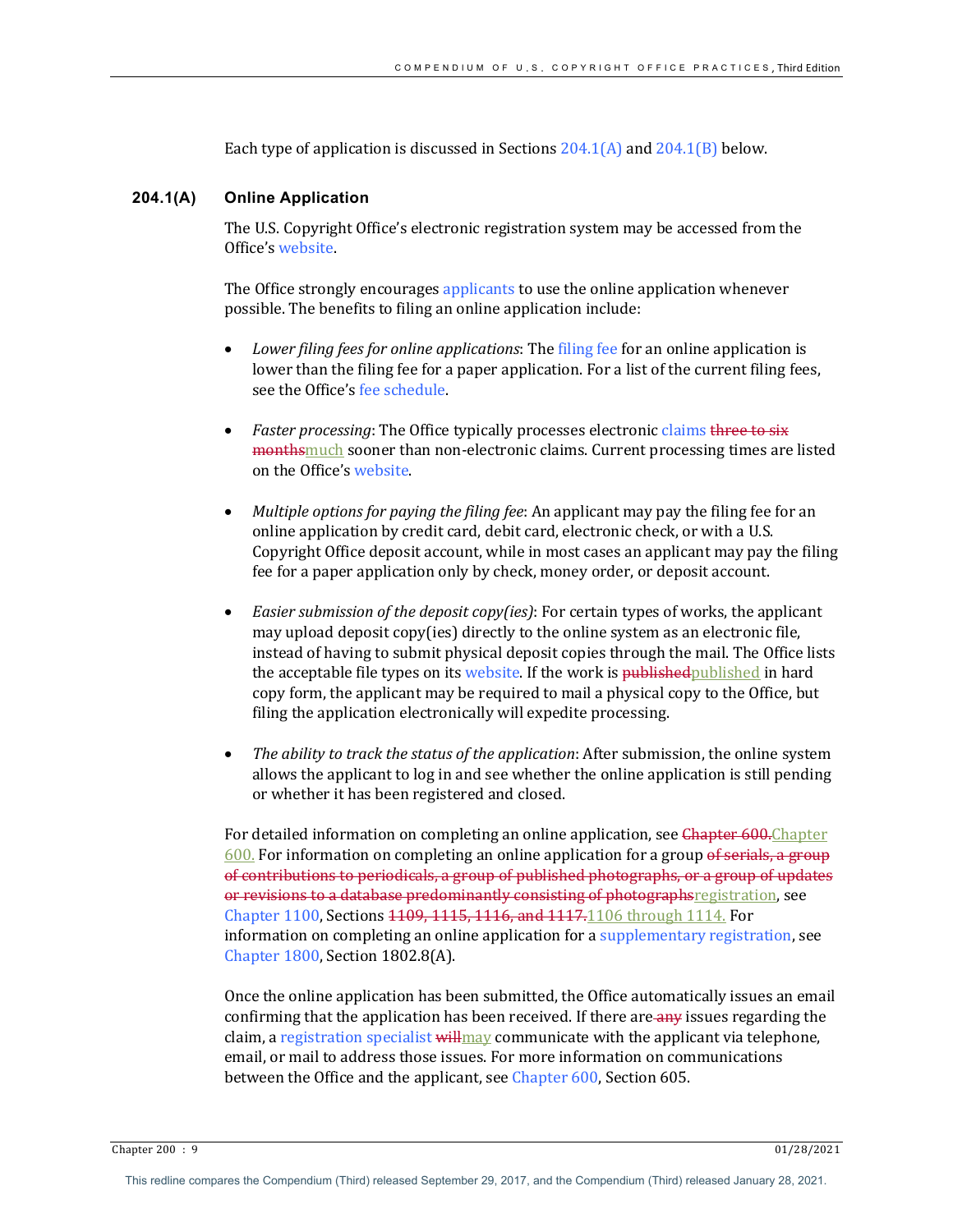#### **204.1(B) Paper Applications**

At this time, applicants must use a paper application to apply for some types of registrations, namely:

- A group registration registration for daily newspapers, daily newsletters, a group of updates or revisions to a databases database that dodoes not consist predominantly of photographs.
- Renewal registrations.
- GATT registrations.
- A supplementary registration that corrects or amplifies the information in a renewal registration, a GATT registration, or a registration for a database that does not consist predominantly of photographs.
- Mask work and vessel design registrations.

In such cases, the applicant must submit a paper application  $\omega$  appropriate form by mail, courier, or hand delivery. For detailed information on these types of paper applications, see Chapter 1400Chapter 1400, Sections 1402.4(B)Section 1404, 1406.8, 1408, and 1402.6(B) through 1402.91409.

In all other cases, the Office strongly discourages applicants from using paper applications for the reasons discussed in Section  $204.1(A)$ .

Applicants may download paper applications from the Office's website, or  $\frac{1}{2}$ requesting request the forms from the Public Information Office via email, fax, telephone, or in person. Once completed, the applicant may submit the paper application, along with the required deposit copy(ies) and filing fee, to the Office by mail, commercial carrier, courier, or hand delivery.

For general information on how to complete a paper application, see the instructions provided with each form. For specific information on how to complete each space of a paper application, see Chapter 600. For information on how to submit a paper application by mail, *commercial carrier*, courier, or hand delivery, see Sections  $204.1(B)(1)$  through  $204.1(B)(3)$  below.

#### **204.1(B)(1) By Mail**

The address for submitting a paper application, filing fee, and deposit  $\text{copy}(\text{ies})$  to the U.S. Copyright Office is set forth in space 9 of the paper application in the space marked "Mail To," which may be found at the bottom of every paper application.

Be advised that all packages that are submitted to the Office by mail, commercial carrier, or courier will be screened for the presence of anthrax and other deadly contaminants. This screening will delay examinationthe delivery of the registration materials *(i.e.,* the application, filing fee, and deposit  $copy(ies)$ , and, in some cases, it could possibly

Chapter 200 : 10 01/28/2021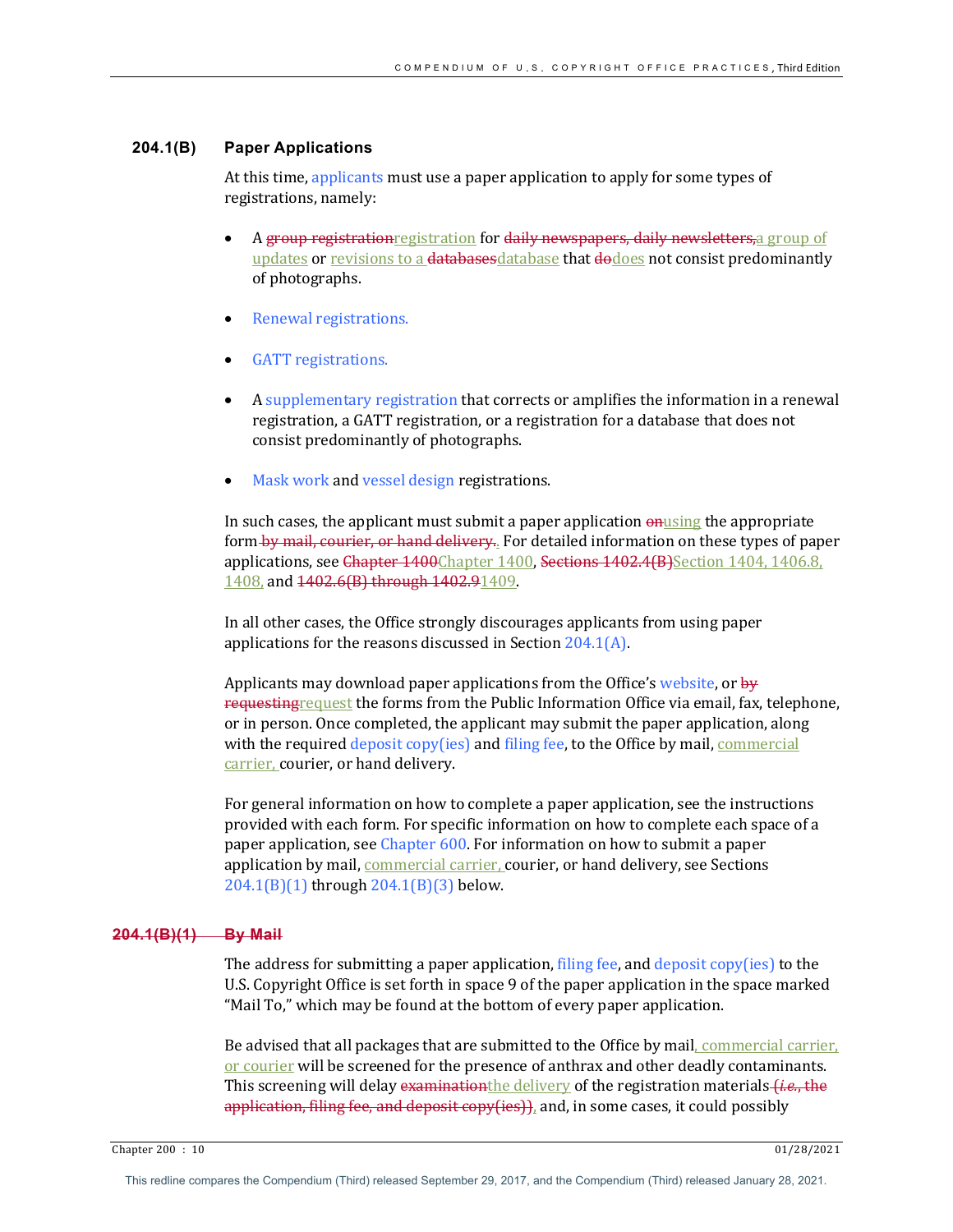damage the deposit copy(ies), which may cause additional delays. For more information on thethis screening procedure, see Chapter 1500, Section 1508.6.

#### **204.1(B)(1) By Mail or Commercial Carrier**

A paper application may be sent to the U.S. Copyright Office by mail or by a commercial carrier, such as Federal Express or United Parcel Service. The delivery address is set forth in space  $9$  of the application in the space marked "Mail To," which may be found at the bottom of every paper application.

### **204.1(B)(2) By Courier**

To submit a paper application, filing fee, and deposit copy(ies) by courier, an applicant must include all of the required elements in a single package and deliver it to the Congressional Courier Acceptance Site ("CCAS"), which is located at 2nd and D Streets NE, Washington, DC. This location is open Monday through Friday from 8:30 a.m. to 4:30 p.m. Eastern Time, except for federal holidays.

Items delivered to this location typically are sent to the U.S. Copyright Office the next working day. Registration materials submitted through a courier service do not receive a dated receipt from the Office but instead will receive one dated by CCAS. The Office considers the CCAS date of receipt as the date of receipt in the Office.

#### **204.1(B)(3) By Hand Delivery**

To submit a paper application, filing fee, and deposit  $copy(ies)$  in person, an applicant must deliver all of the required elements to the U.S. Copyright Office's Public Information Office. This Office is open to the public Monday through Friday, from  $8:30$ a.m. to 5:00 p.m. Eastern Time, except federal holidays, and is located at the following address:

Public Information Office (PIO) Library of Congress, United States Copyright Office James Madison Memorial Building, Room LM-401 101 Independence Avenue SE Washington DC 20559

An applicant who delivers registration materials to the Public Information Office will receive a date-stamped receipt that lists the title of no more than one of the works listed in the application.

NOTE: Visitors to the U.S. Copyright Office must pass through security before entering the building. Sealed packages or packages that are more than twenty-four inches wide by fifteen inches high are not permitted.

Chapter 200 : 11 01/28/2021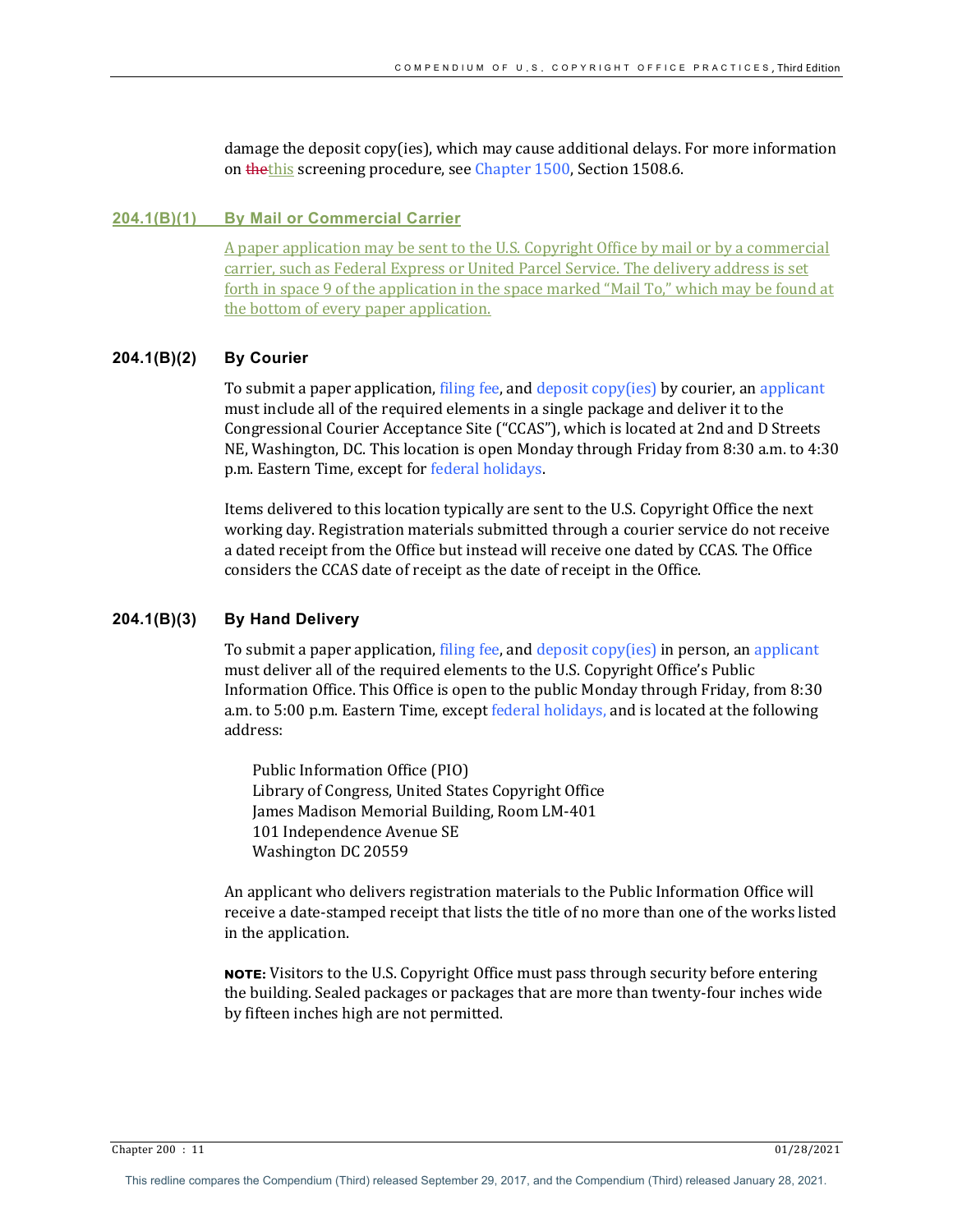## **204.2 Filing Fee**

The current filing fees for online and paper applications are set forth in the U.S. Copyright Office's fee schedule, which is posted on the Office's website. All filing fees are subject to change. For information concerning the types of payments that the Office will accept, see Chapter 1400, Section 1403Chapter 1400, Section 1412.4.

If the applicant fails to submit the correct filing fee, a member of the Office's staff will notify the applicant in writing. If the applicant submits the correct filing fee within the specified time frame, the effective date of registration will be changed to reflect the date that the funds were received. If the Office does not receive the correct filing fee within the specified time frame, it will close the file. If the applicant wishes to resubmit the claim, the applicant must file a new application, new deposit  $copy(ies)$ , and the correct filing fee. The effective date of registration for a new claim will be based on the date that the new submission is received by the Office.

For a discussion of the effective date of registration, see Section 209 below. For a discussion of the Office's practices and procedures for closing a file for failure to respond to a written communication, see Chapter  $600$ , Sections  $605.7$  and  $625.3(B)$ .

## **204.3 Deposit Copy(ies)**

The term "deposit" is frequently misunderstood. It refers to the copy or copies of a work that are submitted to the U.S. Copyright Office. It does not refer to the filing fee that must be paid in order to register a work with the Office.

As a general rule, the applicant must submit a complete copy or copies of the work to register a claim to copyright. In certain cases, the U.S. Copyright Office may accept identifying material in lieu of a complete copy, or the Office may grant special relief from the deposit requirements. (For a definition and discussion of identifying material and special relief, see Chapter  $1500$ , Sections  $1506$  and  $1508.8$ .) As discussed above, the deposit  $\text{copy}$ (ies) for a published published work also may satisfy the mandatory deposit requirement for certain works that are published in the United States.

If the applicant fails to submit a complete copy of the work, fails to submit sufficient identifying material, and/or fails to obtain special relief from the deposit requirements, the registration specialist  $\frac{1}{\text{wilmax}}$  communicate with the applicant. or may refuse registration. If the Officespecialist asks the applicant to resubmit the deposit  $\text{copy}(\text{ies})$  $but$  does not receive the correct deposit within the specified time frame, the specialist will close the file. If the applicant wishes to resubmit the claim, the applicant must file a new application, new deposit copy(ies), and the correct filing fee. The effective date of registration for a new claim will be based on the date that the new submission is received by the Office.

In specific instances, the deposit copy(ies) may be submitted in digital or physical format. The deposit  $copy(ies)$  must conform to certain requirements depending on the type of work, the deposit requirements, and whether the work is published or  $unpublished, unpublished, As a general rule, the deposit copy(ies) should be clear and$ should contain all the authorship that the applicant intends to register. An application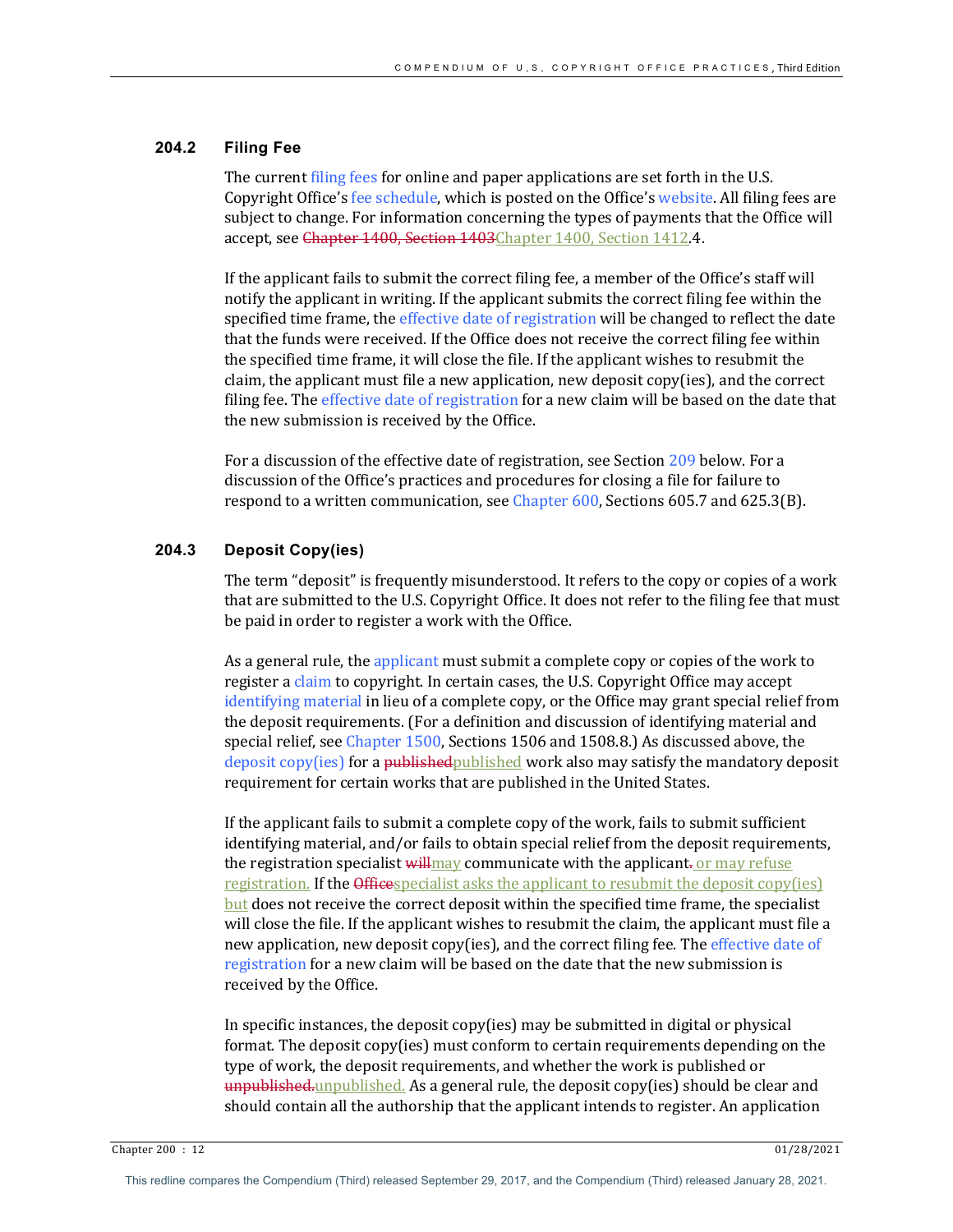submitted with an incomplete or unclear deposit copy(ies)  $\frac{1}{1}$  will may be delayed until the Office receives a complete and/or clear copy or  $\frac{m}{v}$  be refused. Delays due to incomplete and/or unclear deposit copy(ies) may affect the effective date of registration, which is discussed in Section 209 below.

Once the Office receives the registration materials, a registration specialist will examine the deposit copy(ies) to determine if the work is eligible for registration. The Office will not return the deposit copy(ies) or the identifying material to the applicant.

General information on the procedure for submitting the deposit copy(ies) in digital or physical format is set forth in Sections  $204.3(A)$  and  $204.3(B)$  below. For detailed information on the deposit requirements for registration and the mandatory deposit requirements, see Chapter 1500.

#### **204.3(A) Deposit Copy(ies) Submitted in Electronic Format**

The applicant may submit deposit copy(ies) electronically through the online registration system if the work meets any of the following requirements:

- The work is unpublished;
- The work has been *published* published only in a digital format; or.
- The work has been published and identifying material is the appropriate deposit for that type of work. (For a detailed discussion of identifying material, see Chapter 1500, Section 1506.)
- AnThe work is eligible for a group registration, and electronic copies must be submitted as a condition for using that option. (For a detailed discussion of the deposit requirements for a group registration, see Chapter 1500 (Deposits).

In all cases, the applicant must submit the deposit copy(ies) in an acceptable file format. Failure to submit the deposit copy(ies) in an acceptable file format may delay the examination of the claim, and the applicant may be required to submit an acceptable file type that the U.S. Copyright Office can access. The Office will not establish an effective date of registration until the Office receives a file type that can be opened and examined by a registration specialist. The currently acceptable file formats are listed on the Office's website.

website. If an applicant submits an online application and the applicant fails to comply with this requirement, the registration specialist will refuse registration.

If the work does not meet the requirements listed above, the applicant must submit deposit copy(ies) in a physical format. Likewise, applicants who submit a paper application must submit the deposit copy(ies) in a physical format by mail, courier, or hand delivery (not electronically). For a discussion of the procedure for submitting the deposit copy(ies) in physical format, see Section  $204.3(B)$  below.

Chapter 200 : 13 01/28/2021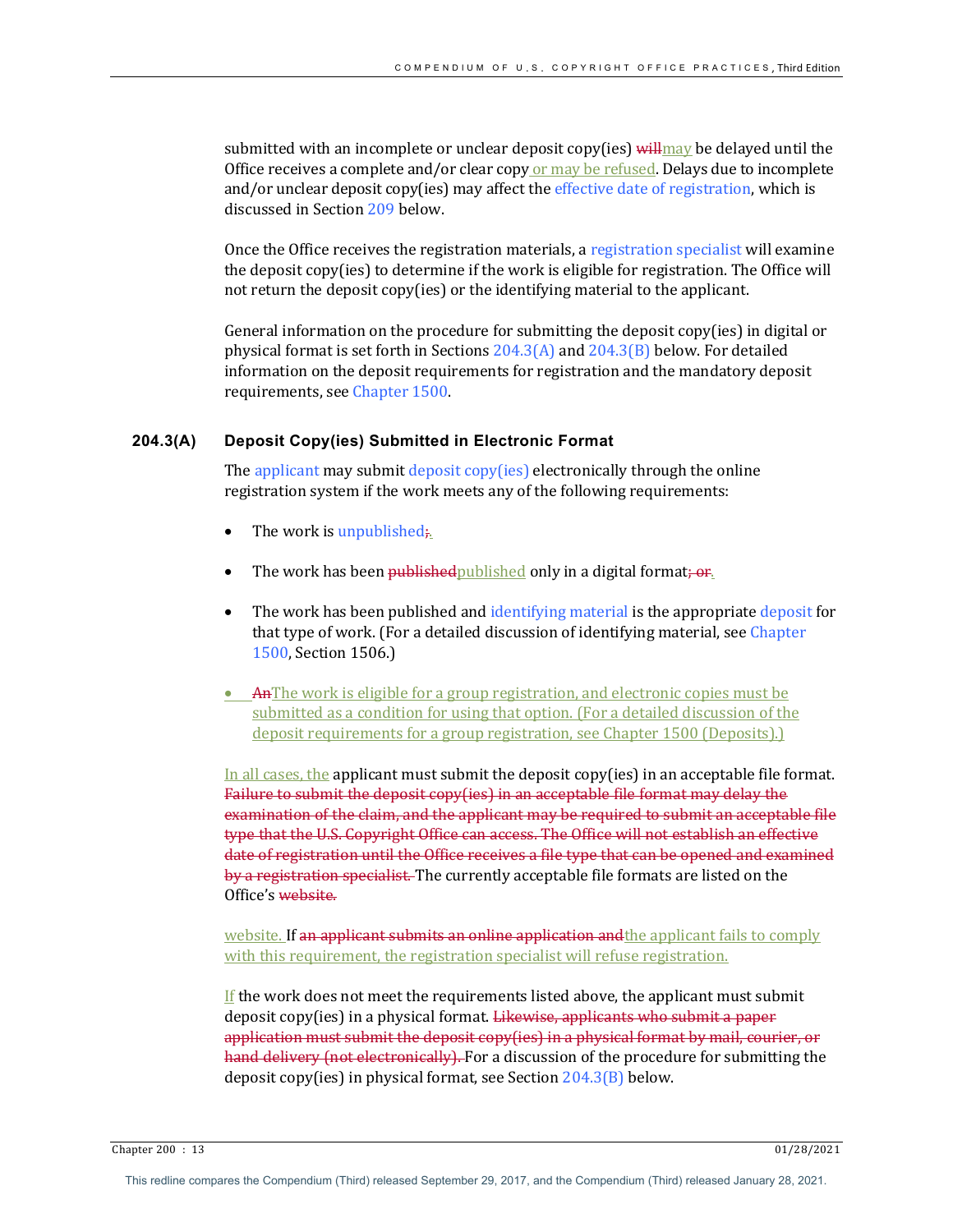#### **204.3(B) Deposit Copy(ies) Submitted in Physical Format**

Physical deposit copies should be submitted to the U.S. Copyright Office by mail. commercial carrier, courier, or hand delivery if (i) the work does not meet the requirements listed in Section  $204.3(A)$ , (ii) the applicant is submitting a paper application rather than an online application, or (iii) if the applicant prefers to submit the deposit copy(ies) in a physical format rather than a digital format.

When completing an online application, the applicant will be given an opportunity to print a deposit copy shipping slip that corresponds to the online application. The applicant must print the shipping slip, attach it to each deposit copy, and send all of these items in a single package to the address specified on the shipping slip. (For further information concerning this procedure, see Chapter  $600$ , Section  $625.2(D)$  and Chapter 1500, Sections 1508.2 through 1508.5.) In such cases, the effective date of registration is based on the date the Office receives the deposit copy(ies) along with the corresponding shipping slip. If an applicant does not include the shipping slip with each mailed physical deposit the Office will not be able to connect the deposit to an application.

When submitting a paper application, an applicant should send the completed application, proper filing fee, and complete and clear deposit copy(ies) in a single package to the address specified in space 9 marked "Mail To," which may be found at the bottom of every paper application.

## **205 Privacy**

The applicant should not provide any private or confidential information in the application that is not required for registration. All of the information that the applicant provides in the application is a permanent part of the public record, and the U.S. Copyright Office generally cannot remove any information from the public record once a registration has been issued.

Section  $705(a)$  of the Copyright Act requires the Register of Copyrights to prepare and maintain "records of deposits, registrations, recordations, and other actions" taken by the Office. 17 U.S.C. § 705(a)... Section 705(b) states that all records maintained by the Office in connection with a completed copyright registration "shall be open to public inspection."  $17 \text{ U.S.C.}$  §  $705(b)$ .

With regard to copyright registrations, the Office requests and receives personally identifiable information ("PII"), such as birth dates, addresses, and telephone numbers. The collection of certain types of PII is mandated by statute or regulation, while other requested information is optional for the applicant to provide. *See* 17 U.S.C.  $\S$  409. Both types of information are collectively referred to as "Requested PII."

The Office will make information provided in a copyright application available to the general public upon request, and much of this information will be available on the Internet through the Office's online database. For an example of the type of information that is typically displayed in the Office's online database, see the privacy page on the Office's website.

Chapter 200 : 14 01/28/2021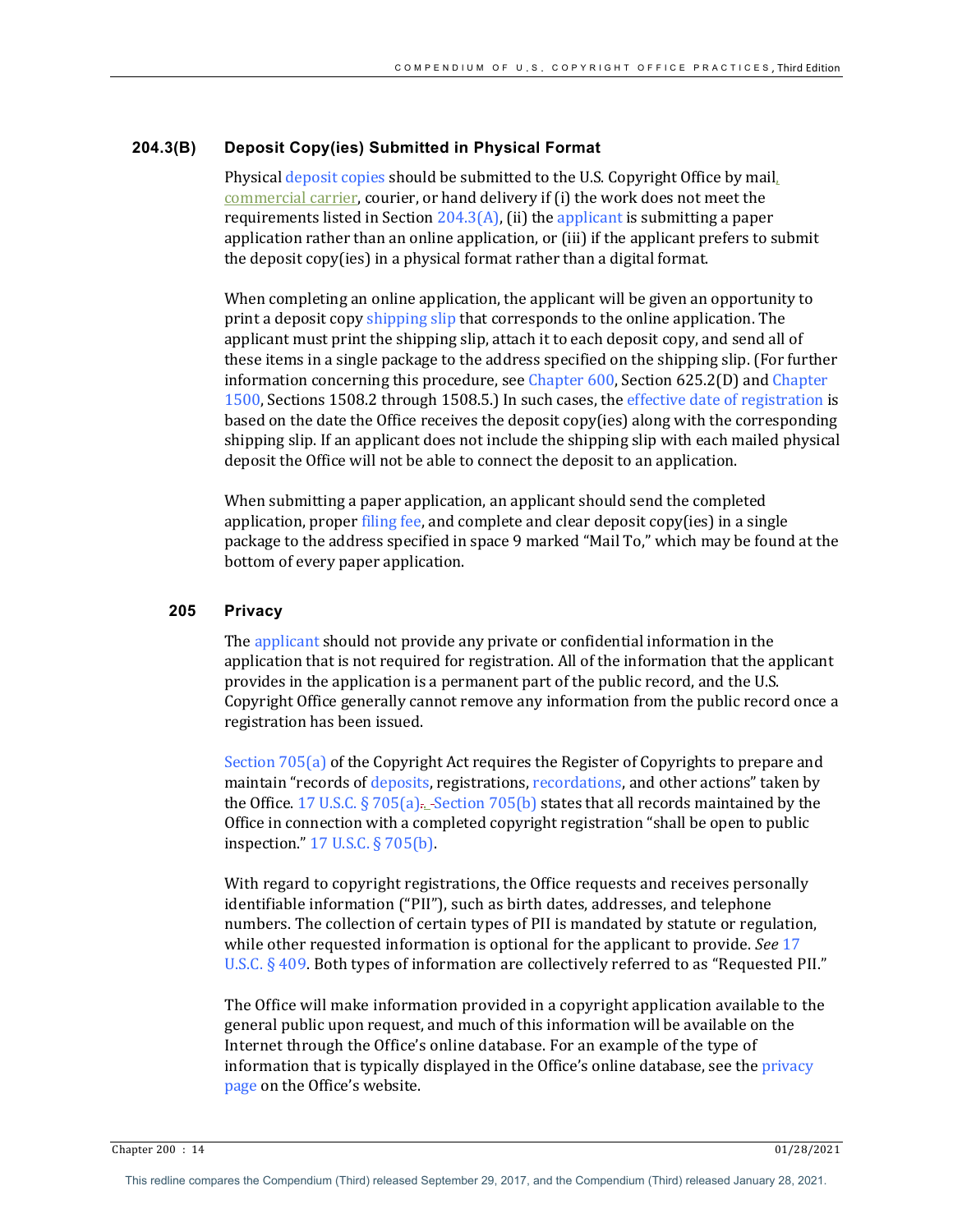The Office does not request, but sometimes receives, additional PII, such as driver's license, social security, and credit card numbers. This type of information is unnecessary for copyright registration and is referred to in the Office's regulations as "extraneous PII." See 37 C.F.R. § 201.2(f).37 C.F.R. § 201.2(f).

Applicants should not provide extraneous PII in an application. To protect the privacy of applicants, the Office may remove this type of information from an application during the examination process on its own initiative. If extraneous PII is included within the Office's public records, an author or claimant may request removal of this information in accordance with the Office's regulations. There is no fee for this service. *See id. See id.* 

Additionally, applicants should not provide any other type of private or confidential information in the application that is not required for registration, because it may also be included in the Office's online and offline public records.

Before submitting an application, an applicant should consider whether to include a nickname, alias, or other personal information that is not required for registration. For example, providing the name, address, telephone number, and email address of the person who should be contacted for permission to use the work is optional, and the Office will accept an application even if an applicant leaves the Rights and Permissions section blank. Although an applicant is encouraged to provide contact information for rights and permission purposes, it is important to understand that if the applicant completes this portion of the application, the Office will include this information in the online database.

If an applicant wants to provide contact information for persons who may be interested in using the work — but does not want to provide a home address or other personal information — the applicant should consider providing the name of a designated agent, a P.O. Box, or a designated email address in the Rights and Permissions field of the application.

Modification of the information in the Office's online public record (but not its offline public record) is available where the author or claimant submits a written request to remove or replace non-personally identifiable information for certain types of Requested PII (such as replacing a home address with a P.O. Box number), and pays the appropriate fee for this service. *See* 37 C.F.R.  $\S$  201.1(c)(8), 201.2(e). For more information on this procedure, see Chapter 1800, Section 1805.

**See generally Removal of Personally Identifiable Information From Registration Records,** 82 Fed. Reg. 9004 (Feb. 2, 2017).

## **206 General Overview of the Examination Process**

Once the U.S. Copyright Office receives the application,  $\frac{1}{2}$  deposit  $\frac{1}{2}$ , and filing fee, the application and deposit copy(ies) will be sent to the Registration Program, where they will be assigned to a registration specialist. The specialist will examine these materials to determine whether the work constitutes copyrightable subject matter and if the applicant has met the other legal and formal requirements, including those set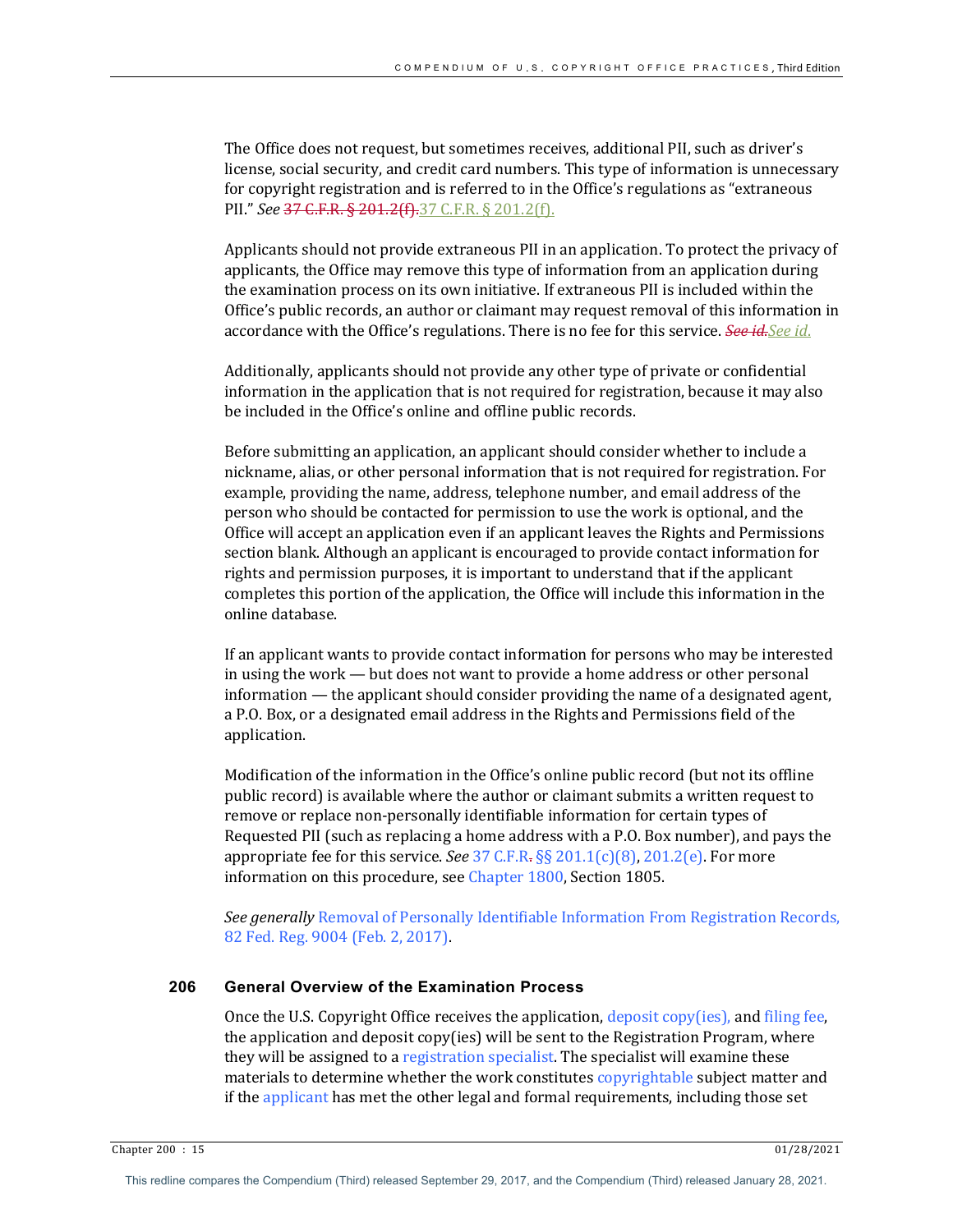forth in the Copyright Act, the Copyright Office regulations, and the *Compendium of U.S. Copyright Office Practices. See* 17 U.S.C. § 410(a). For detailed information on this process, see Chapter 600. (Examination Practices).

## **207 Special Handling**

Special handling is a procedure for expediting the examination of an application to register a claimclaim to copyright. There is an additional fee for this expedited service. For information concerning this fee, see the Office's fee schedule.

The U.S. Copyright Office offers this service in certain circumstances where a copyright owner or other interested parties have a compelling reason for an expedited decision on a pending application. Special handling may be requested for an online application or a paper application in the following circumstances:

- Pending or prospective litigation;
- Customs matters: or
- Contract or publishing deadlines that necessitate the expedited issuance of a certificate of registration.

A request for special handling may be made when the claim is submitted to the Office or any time before the Office issues a certificate of registration or a refusal. Once it has received and approved a request for special handling, the Office will make every attempt to process the application within five business days, although the Office cannot guarantee that it will process all special handling applications within that time frame, particularly if the claims present issues requiring correspondence.

For detailed information on special handling, see Chapter 600, Section 623.

## **208 Withdrawing an Application**

An applicant may submit a request to withdraw a pending application at any time before the U.S. Copyright Office has issued a certificate of registration or has refused to register the claim. The request should be made in writing and it should explain why the applicant is seeking to withdraw the claim.

The request should be addressed to the "Associate Register of Copyrights and Director of Registration Policy & Practice." The applicant may email the request to the registration specialist who has been assigned to the claim. Alternatively, the applicant may mail the request to the following address:

Associate Register of Copyrights and Director of Registration Policy & Practice Registration Program U.S. Copyright Office 101 Independence Avenue SE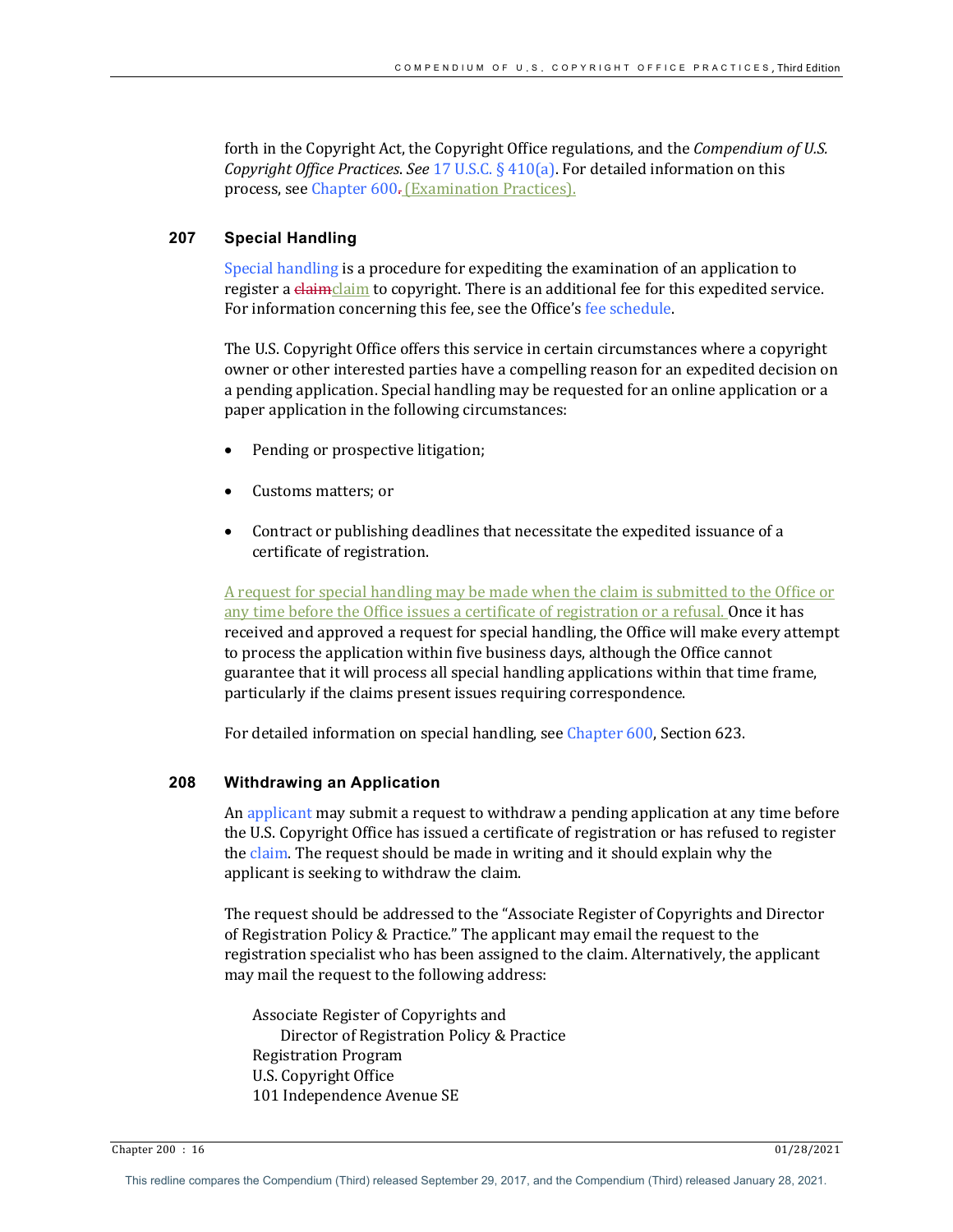Washington, DC 20559

The Office will use its discretion to decide whether to approve or deny a timely withdrawal request. In making this decision, the Office will balance the interest of the applicant with the public interest in maintaining the integrity of the registration record. The Office does not routinely grant withdrawals, particularly where the request is made merely to avoid a refusal to register.

In the event that the Office approves a withdrawal request, the Office will not refund the filing fee and will not return the deposit copy(ies). The Office will not reinstate an application once it has been withdrawn. If the applicant wishes to resubmit the claim, the applicant must file a new application, new deposit  $copy(ies)$ , and the correct filing fee. The effective date of registration for a new claim will be based on the date that the new submission is received by the Office.

## **209 The Certificate of Registration, the Registration Decision Date, and the Effective Date of Registration**

**If the applicant appears to meet**After conducting an examination, if the U.S. Copyright Office determines that the work constitutes copyrightable subject matter and that the other legal and formal requirements have been met, the U.S. Copyright Office will register the claim. The Office will issue a certificate of registration which contains much of the information that the applicant provided in the application. In addition, the Office will create an online public record for the registration, which may be accessed through the Office's online database. *See*  $17$  U.S.C.  $\S$   $410(a)$ .

Both the certificate and the online public record contain a registration number and an effective date of registration. The certificate may also contain a registration decision date. 

The "registration decision date" is the date that the registration specialist completed his or her examination and approved the claim. The "effective date of registration" is the date on which the Office received an acceptable application, complete  $\frac{deposit}{copy(ies)}$ , and the proper filing fee. See 17 U.S.C. § 410(d). For detailed information on this topic, see Chapter 600Chapter 600, Section 625.

## **210 When Does a Registration Expire?**

Registrations and renewal registrations issued under the current statute (the 1976 Act) expire when the work enters the public domain in the United States. As discussed in Section  $203,203$ , a copyrighted work enters the public domain in this country when the copyright term for that work has expired under U.S. law.

Registrations issued under the prior statute (the 1909 Act) expire at the end of the first twenty-eight years of the copyright term, and if the copyright is renewed, the renewal registration expires at the end of the renewal term. *See* Supplementary Registration, 81 Fed. Reg. 86,656, 86,660 n.23 (Dec. 1, 2016).

Chapter 200 : 17 01/28/2021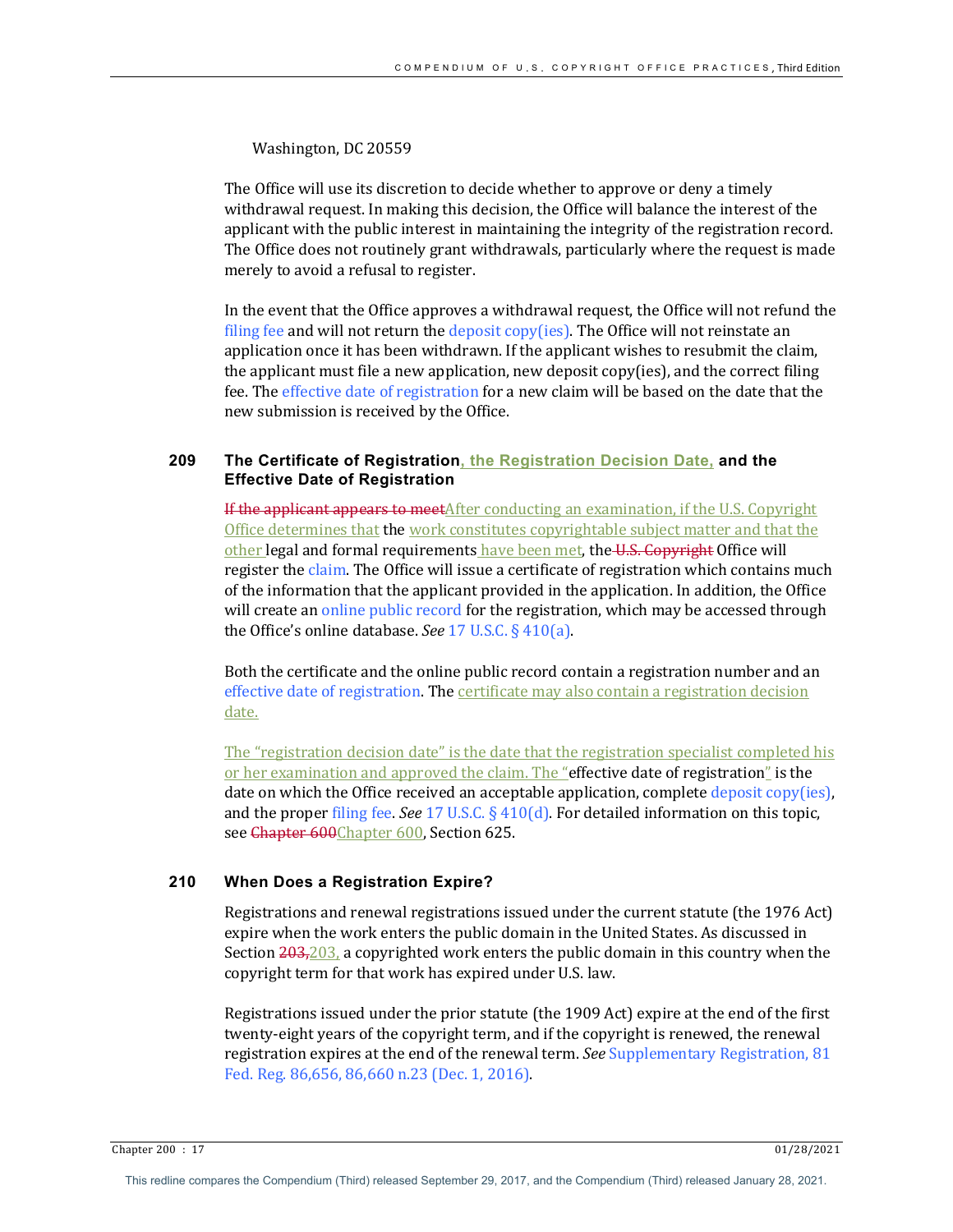The fact that a work has entered the public domain in a foreign jurisdiction does not mean it has entered the public domain in the United States.

## **211 Registration Refused After Examination**

The U.S. Copyright Office registers claims to copyright and issues certificates of registration only when anif the material deposited constitutes copyrightable subject matter and the applicant appears to meet the legal and formal requirements set forth in the Copyright Act, the Copyright Office regulations, and the *Compendium of U.S. Copyright Office Practices. See* 17 U.S.C. § 410(a).

If the Office finds that anthe work is not copyrightable or that the applicant has not met the legal and formal requirements for copyright registration, the Office will refuse to register the claim and will specify the reasons for its decision. The Office will notify the applicant by sending a written communication signed or initialed by the registration specialist or supervisor assigned to the claim. The communication will be mailed to the address provided in the Correspondent field/space of the application. For examples of situations in which the Office will refuse to register a claim because of a failure to meet the legal and/or formal requirements, see Chapter  $600$ , Section  $608$ , and Chapter 1500, Section 1503.2.

An applicant may appeal a refusal to register a copyright claim. For more information on the appeals process, see Chapter 1700.

An applicant may institute a civil suit for copyright infringement even if the Office has refused to register a claim, provided that the applicant satisfies the requirements set forth in Section  $411(a)$  of the Copyright Act. For information concerning this topic, see Chapter 1700, Section 1706.

#### **212 General Policies Regarding Inaccuracies and Misrepresentations**

#### **212.1 Material Misrepresentations**

Knowingly making a false representation of a material fact in an application for copyright registration, or in any written statement filed in connection with the application, is a crime that is punishable under  $17 \text{ U.S.C.}$  §  $506(e)$ .

## **212.2 Immaterial Inaccuracies in the Application**

As a general rule, the registration specialist may ignore immaterial inaccuracies in the application that appear to be inadvertent and do not affect the registrability of the claim. For information concerning the U.S. Copyright Office's practices and procedures for dealing with inaccuracies in an application, see Chapter 600, Section 603.

## **212.3 Errors or Omissions in a Certificate of Registration**

If the information set forth in the registration record is incorrect or incomplete, an applicant may be able to correct that error or omission by submitting an application for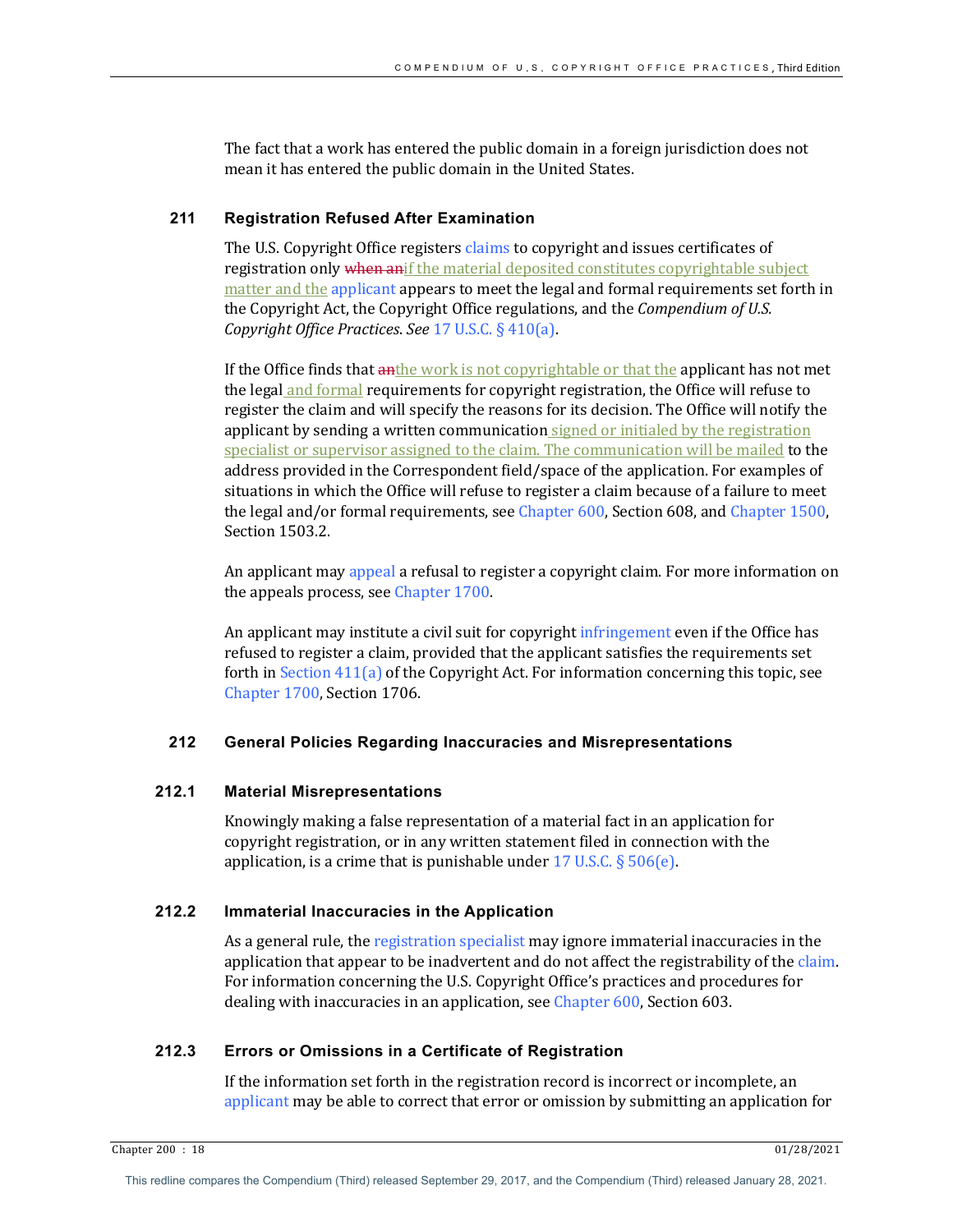a supplementary registration, or under certain limited circumstances, by submitting a new application for a new basic registration. For a discussion of these procedures, see Chapter 1800, Sections 1802 and 1803.

## **212.4 Cancellation**

If the U.S. Copyright Office discovers an error or omission in the registration record, it may contact the applicant to correct the error, or it may cancel the registration if warranted under the Office's cancellation regulations. *See* 37 C.F.R. § 201.7. For a discussion of cancellation, see Chapter 1800, Section 1807.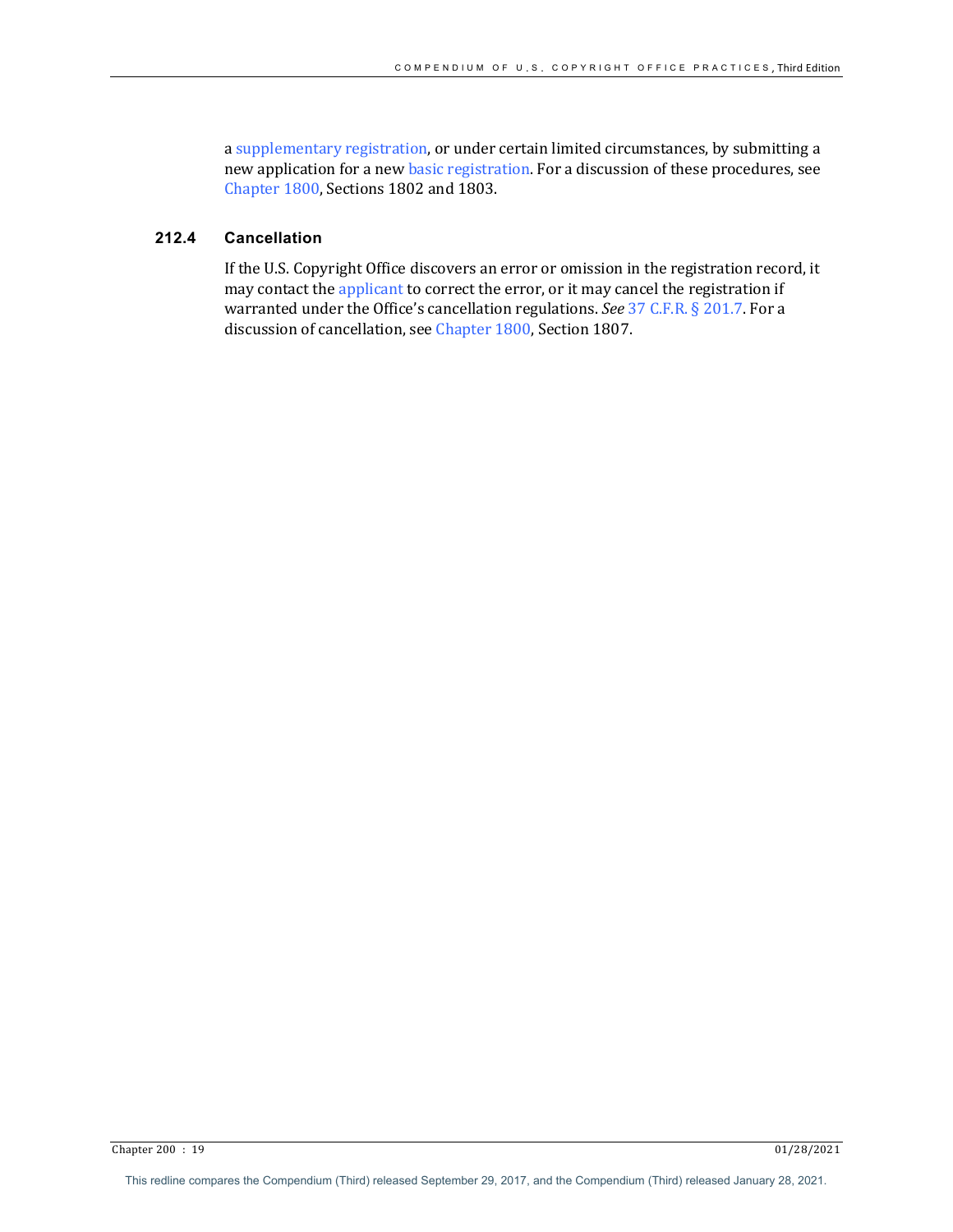# **213 The Registration Process at a Glance**

The following chart illustrates the registration process from start to finish: